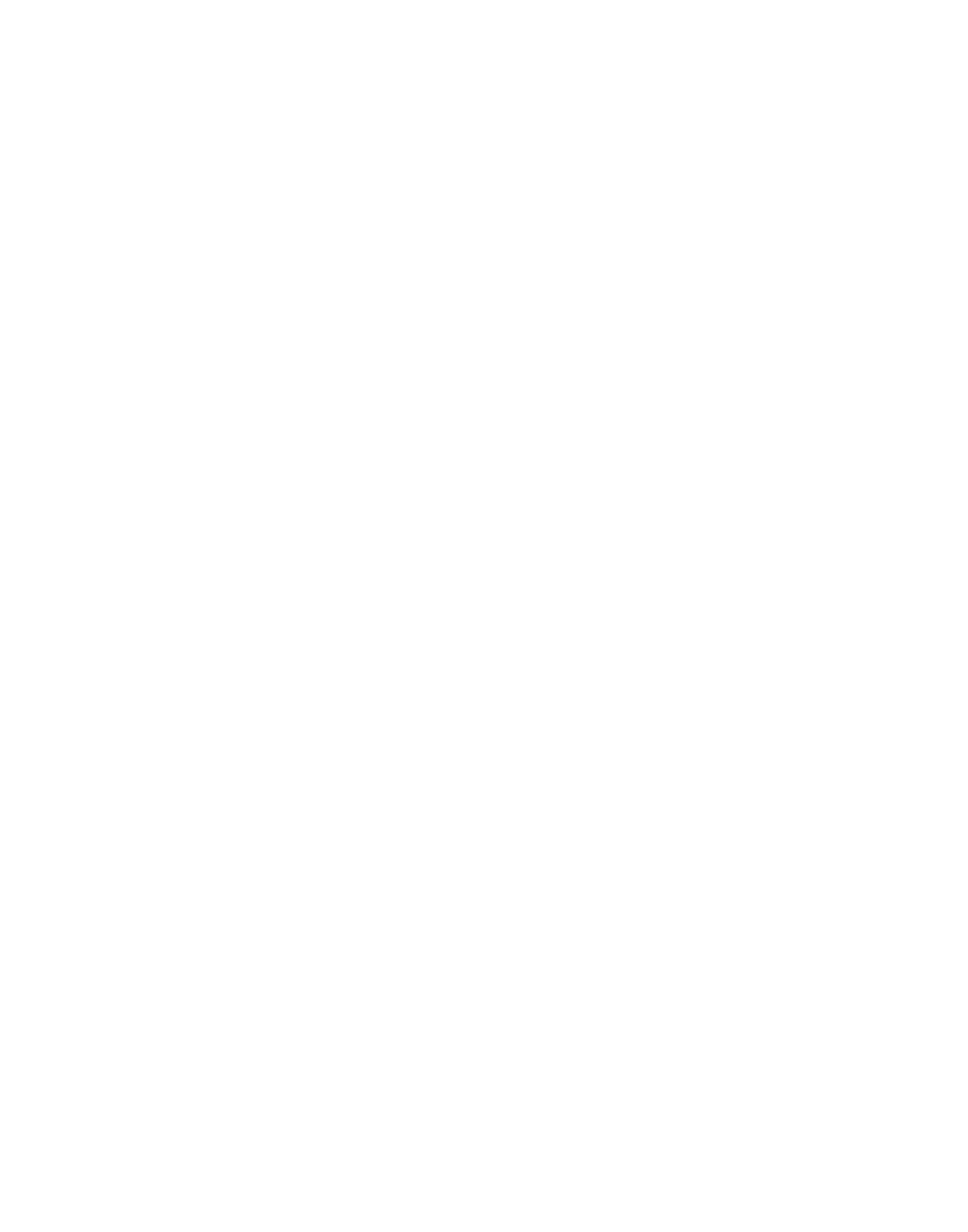# *Madeline*

## **Committees**

Enrolment and Student Affairs Advisory Committee - meets next on 3/12

Will be bringing work on universalizing waitlists as default to next meeting to discuss university-level implementation

## **Personal Projects**

Open Educational Resources (OERs)

- Have hired students for HIST 213, ECON 208, MATH 140/1, CHEM 110/120
- Will be reapplying to SSMU Library Improvement Fund to run same project in Summer and Fall 2019
- Strategic Plan
- Quick Facts

## Academic Accommodations Policy/Procedures Review

- Going over current accommodations policies and procedures and looking for opportunities to institutionalize

Food Insecurity Project

- Planning big meeting with Student Services heads and SHHS

#### **Other**

## *Ommu-Kulsoom*

#### **Committees**

- **● McGill Athletics and Recreation Advisory Board (MARAB)**
	- Nothing to Report
	- Meeting on Feb 21st was moved to Feb 28th
- **● Academic Policy Committee (APC)**
	- **○** Nothing to report
	- **○** Meeting on Feb 14th was cancelled due to a lack of business

## **● Honorary Degrees and Convocations Committee**

- **○** Nothing to Report.
- **○** Meeting on March 14th

#### **Personal Project**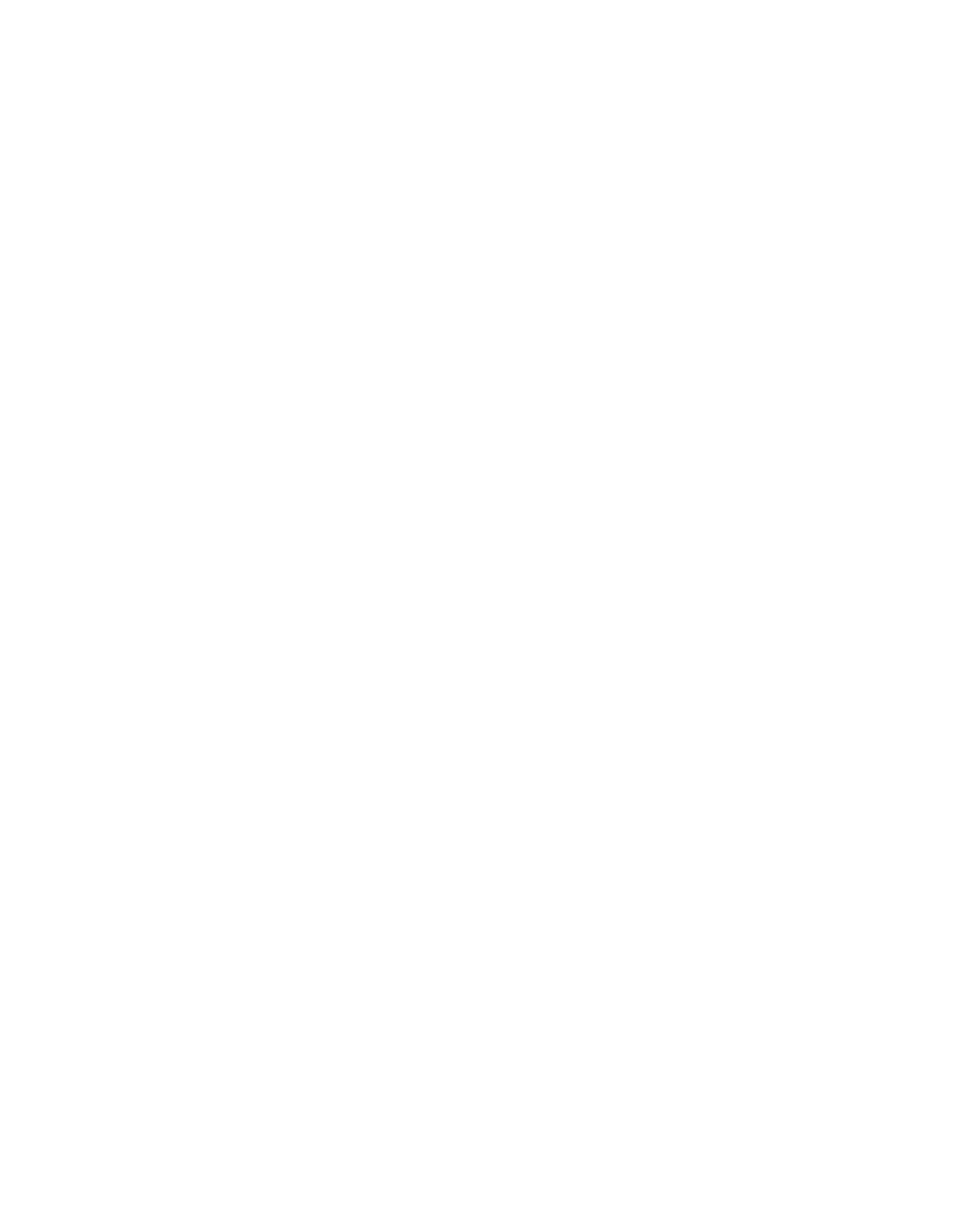# **African Studies program reform**

- Have discussed the possibility of creating an African Studies institute with Prof. Medani
	- Key points that I will be researching are:
		- Funding
		- Procedure to do so
		- Enrollment stats in AFRI majors, minors, joint-honours
- I have met with Prof Medani and we have discussed the steps that have to be followed in preparing a proposal for the creation of an institute.
- At the APC committee meeting last term a proposal for the creation of an institute in the Faculty of Medicine was presented and passed so I have been reviewing that as a model to follow in researching and preparing the proposal
- I am reaching out to the Dean of Arts as well as the Chairs of relevant departments that currently house African Studies courses such Poli Sci, Anthro to gage if this is a project that they would support.

## **Inclusive Hiring**

On hold until the meeting with Prof. Blackett